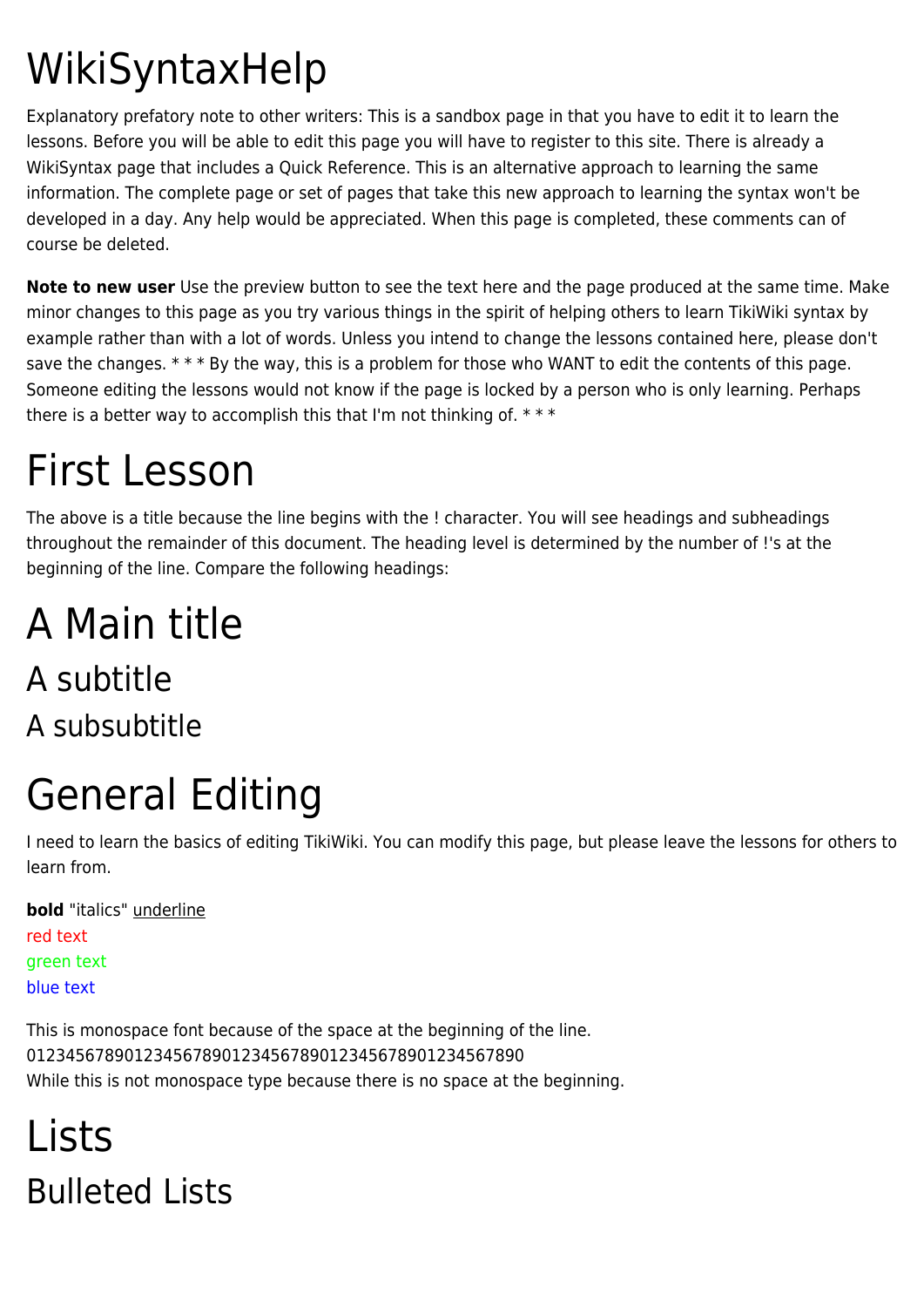To create a bulleted list use \* at the beginning of a line.

- First
- Second
- Third
- Fourth

Compare the results from these two lines:

- Bullet
- \* Not a bullet

The second asterisk is not the first character on the newline and therefore is not recognized as a bullet like the first one is.

#### Numbered Lists

To create a numbered list use the # character at the beginning of the line:

- 1. First
- 2. Second
- 3. Third
- 4. Fourth

These lists (both numbered and bulleted) cannot have spaces in the middle:

- 1. First number
- 1. Second number

### Sub-bullets

By using more than one asterisk (\*) or pound sign (#) you can create subbullets. Here is an example:

- 1. First number
	- First subbullet
	- o Second subbullet
	- Third subbullet
- 2. Second number
- This breaks the numbered list because it is not a subbullet. If you change this to have two asterisks at the beginning of the line you will see that the numbered list will continue as expected. Please change this back though so that the next person can learn this lesson too.
- 1. Third number
- 2. Fourth number